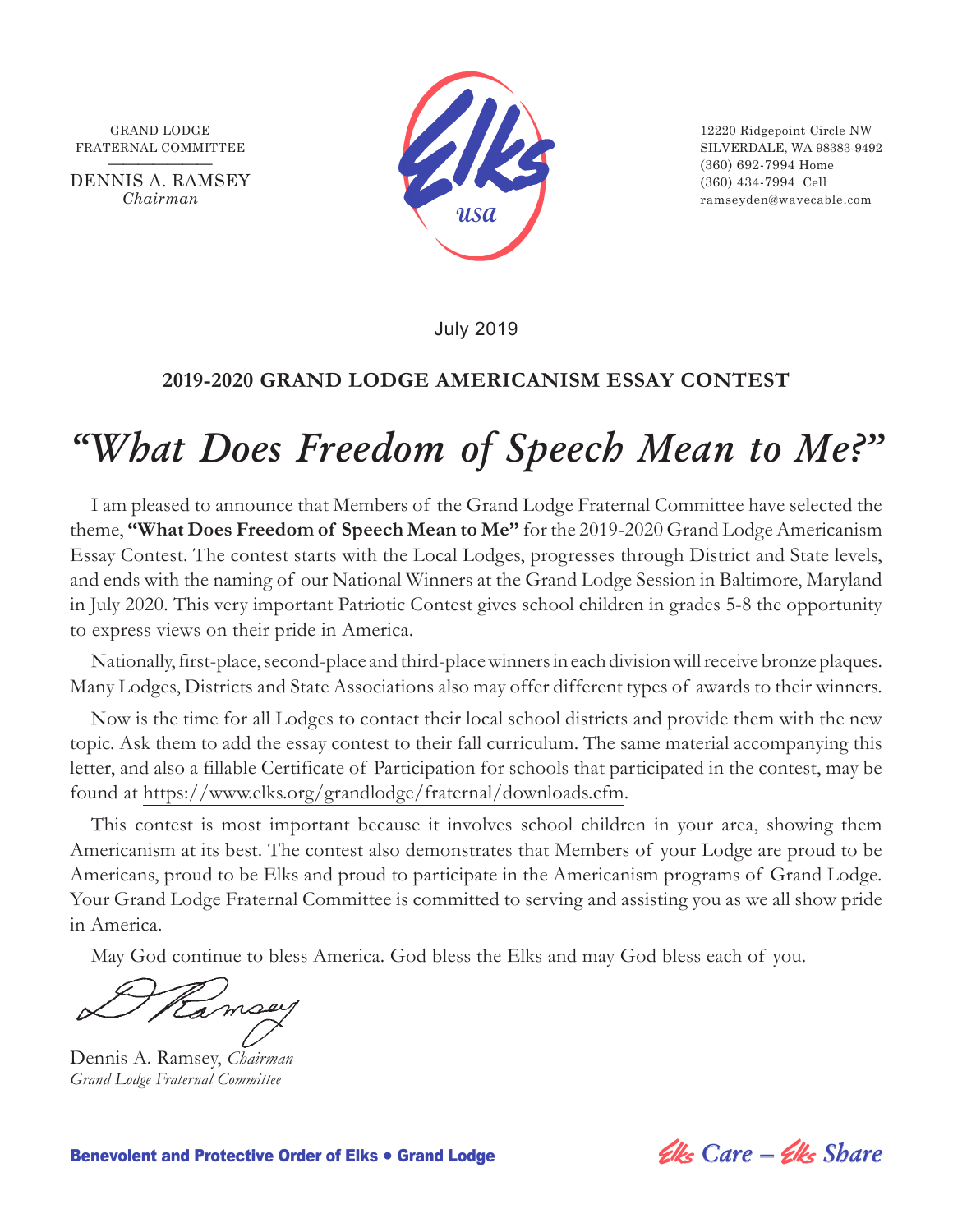

### **2019-2020 Americanism Essay Contest Cover Sheet**



*(MUST be attached to each Essay)*

# *"What Does Freedom of Speech Mean to Me"*

| Section 1 - to be filled out by student                                                                                                                                                                                        |                                                                 |                                                                                                                                                                                                                              |  |  |  |  |  |  |  |
|--------------------------------------------------------------------------------------------------------------------------------------------------------------------------------------------------------------------------------|-----------------------------------------------------------------|------------------------------------------------------------------------------------------------------------------------------------------------------------------------------------------------------------------------------|--|--|--|--|--|--|--|
| Division I: 5th or 6th Grade                                                                                                                                                                                                   | (Circle One)                                                    | Division II: 7th or 8th Grade                                                                                                                                                                                                |  |  |  |  |  |  |  |
|                                                                                                                                                                                                                                |                                                                 |                                                                                                                                                                                                                              |  |  |  |  |  |  |  |
|                                                                                                                                                                                                                                |                                                                 |                                                                                                                                                                                                                              |  |  |  |  |  |  |  |
|                                                                                                                                                                                                                                |                                                                 | Female                                                                                                                                                                                                                       |  |  |  |  |  |  |  |
|                                                                                                                                                                                                                                |                                                                 |                                                                                                                                                                                                                              |  |  |  |  |  |  |  |
|                                                                                                                                                                                                                                |                                                                 |                                                                                                                                                                                                                              |  |  |  |  |  |  |  |
| Home Phone (National Company of Company and Company of Company and Company and Company of Company and Company<br>(used only to contact the winners)                                                                            |                                                                 |                                                                                                                                                                                                                              |  |  |  |  |  |  |  |
| Send to Local Lodge no later than December 15, 2019.                                                                                                                                                                           |                                                                 |                                                                                                                                                                                                                              |  |  |  |  |  |  |  |
| Section 2 - to be filled out by Lodge Chairman                                                                                                                                                                                 |                                                                 |                                                                                                                                                                                                                              |  |  |  |  |  |  |  |
| Chairman's Name                                                                                                                                                                                                                |                                                                 |                                                                                                                                                                                                                              |  |  |  |  |  |  |  |
|                                                                                                                                                                                                                                |                                                                 |                                                                                                                                                                                                                              |  |  |  |  |  |  |  |
|                                                                                                                                                                                                                                |                                                                 |                                                                                                                                                                                                                              |  |  |  |  |  |  |  |
|                                                                                                                                                                                                                                |                                                                 |                                                                                                                                                                                                                              |  |  |  |  |  |  |  |
| Select the top three essays from each division and send them to the District Americanism Chairman by January 31, 2020<br>or the date established by the State Chairman. (Top three only, do not separate as 1st, 2nd, or 3rd.) |                                                                 |                                                                                                                                                                                                                              |  |  |  |  |  |  |  |
| Section 3 — to be filled out by District Chairman                                                                                                                                                                              |                                                                 |                                                                                                                                                                                                                              |  |  |  |  |  |  |  |
|                                                                                                                                                                                                                                |                                                                 |                                                                                                                                                                                                                              |  |  |  |  |  |  |  |
| Address _________________________________City __________________________State _____ZIP __________________                                                                                                                      |                                                                 |                                                                                                                                                                                                                              |  |  |  |  |  |  |  |
| Chairman's Home Phone Number (Computer )                                                                                                                                                                                       |                                                                 |                                                                                                                                                                                                                              |  |  |  |  |  |  |  |
|                                                                                                                                                                                                                                |                                                                 | Select the top three essays from each division and send them to the State Americanism Chairman by February 28, 2020<br>or the date established by the State Chairman. (Top three only, do not separate as 1st, 2nd, or 3rd.) |  |  |  |  |  |  |  |
| Section 4 - to be filled out by State Chairman                                                                                                                                                                                 |                                                                 |                                                                                                                                                                                                                              |  |  |  |  |  |  |  |
|                                                                                                                                                                                                                                |                                                                 |                                                                                                                                                                                                                              |  |  |  |  |  |  |  |
|                                                                                                                                                                                                                                |                                                                 |                                                                                                                                                                                                                              |  |  |  |  |  |  |  |
| Chairman's Home Phone Number ( )                                                                                                                                                                                               |                                                                 |                                                                                                                                                                                                                              |  |  |  |  |  |  |  |
|                                                                                                                                                                                                                                | to the Contest Administrator, David P. Cioe, by March 31, 2020. | Select the 1st, 2nd & 3rd place winners for your State and send the 1st place winner from each division                                                                                                                      |  |  |  |  |  |  |  |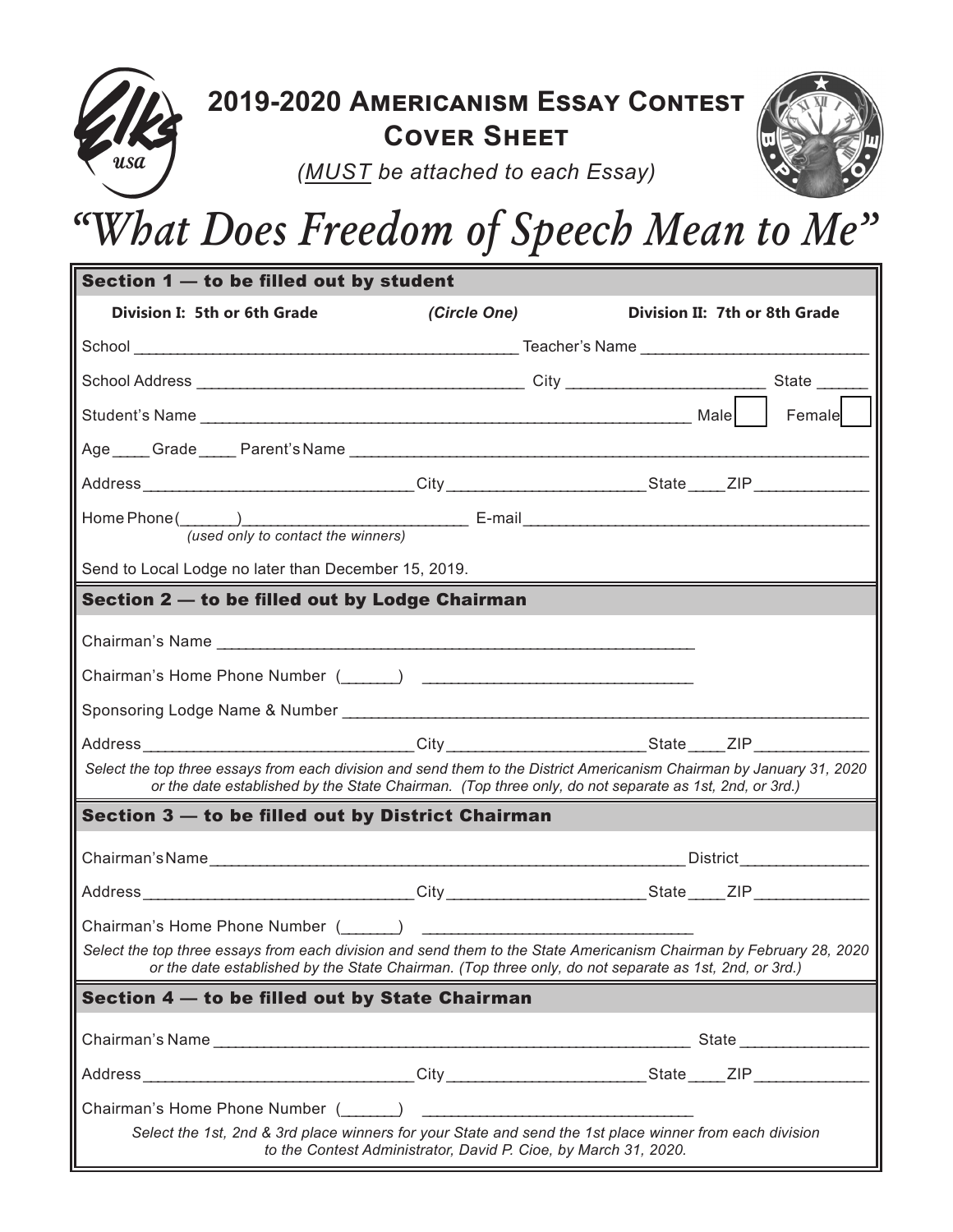# \*\*\*\*\*\*\*\*\*\*\*\*\*\*\*\*\*\*\*\*\*\*\*\*\*\*\*\*\*\*\*\* *"What Does Freedom of Speech Mean to Me"*

**<sup>E</sup>ss<sup>a</sup><sup>y</sup> <sup>C</sup>ontes<sup>t</sup>**

*Sponsored by Benevolent and Protective Order of Elks of The United States of America*

#### **RULES:**

- *1.* Eligible participants must be Students enrolled in the 5th, 6th, 7th or 8th grade at the time of the contest.
- *2.* Essay length is not to exceed 300 words.
- *3.* Essay must be typed or legibly printed in ink. Also, Essay must be submitted as written (or typed) *by the entrant*.
- *4.* Essay must be submitted for judging to the Elks Lodge nearest to the address of the entrant.
- *5.* Participant must be identified by name, grade, school attending and sponsoring Elks Lodge on the Essay.

#### **AWARDS:**

Plaques will be awarded by the Grand Lodge for 1st, 2nd, and 3rd Place for national winning essays in Division I and Division II. Winners will be announced at the Grand Lodge Session in Baltimore, Maryland, July 5-8, 2020.

#### **ENTRY DATE:**

**Essay should be submitted to local Elks Lodge on/before December 15, 2019.** *The Essay Contest Cover Sheet must be completed for each level of competition and remain attached to the Essay.*

|          | <b>Sponsoring Elks Lodge:</b> |         |                      | No. |  |
|----------|-------------------------------|---------|----------------------|-----|--|
|          | Address:                      |         |                      |     |  |
|          | <b>Contact Person:</b>        |         |                      |     |  |
|          | Phone No.                     |         |                      |     |  |
| $\Delta$ | SA                            | ******* | $\blacktriangledown$ |     |  |
|          |                               |         |                      |     |  |